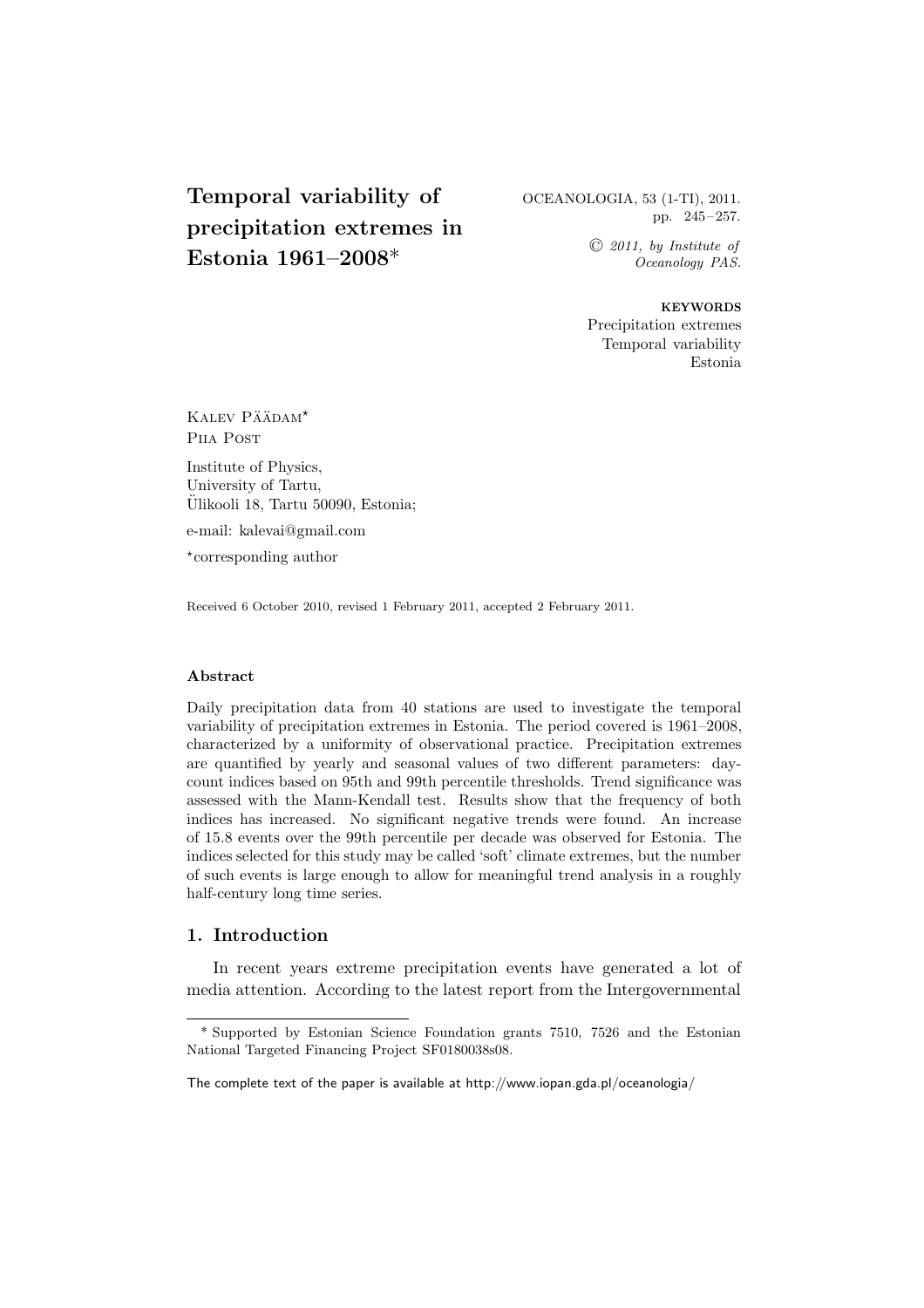Panel on Climate Change (IPCC) (Trenberth et al. 2007), the Earth's surface temperature has been rising and that rise is accelerating. In line with the characteristics of global temperature rise, Klein Tank et al. (2002) note that the European rate of change was also the highest in the last quarter of the 20th century. A warmer climate results in an increase in extreme weather events (Hennessy et al. 1997, Watterson 2005, Tebaldi 2006). This is partly because warmer air holds more water vapour, which is directly connected to the amount of precipitation (Trenberth 2003), and partly due to the increased energy budget. Even more so, Karl & Knight (1998) showed that extreme precipitation events are increasing at a relatively faster rate than moderate precipitation events. The same results are seen in the study by Groisman et al. (1999), who showed that the changes in heavy precipitation are disproportionately high compared to the rise in the monthly mean. Extreme weather in turn causes great economic damage (Nutter 1999): extreme precipitation events cause floods, mudflows and erosion.

Significant increasing trends in Estonian air temperature (1951–2000) were found not only for the cold season monthly means but also for the whole cold period (NDJFM) by Jaagus (2006). As a rule, however, the trends in monthly mean precipitation differ from station to station, displaying no clear tendency to rise or fall in any month or season (Jaagus 2006). Researchers investigating Estonian precipitation extremes have obtained contradictory results. Tammets (2007) found that the annual number of the sum of extreme wet and dry days indicated a rising trend of extremes in the precipitation regime of Estonia in 1957–2006. Merilain & Post (2006) and Mätlik & Post (2008) investigated heavy precipitation ( $>= 50$  mm per 24 h) events recorded at Estonian stations in 1961–2005 but did not find any conspicuous trend in the number of events. One reason for the different conclusions lies in the different definition of extremely wet days: 50 mm for daily precipitation is a very high threshold for the Estonian climate and does not provide a sufficient number of cases for proper statistical study. Moreover, there are stations where 50 mm was not exceeded in the period under investigation.

Therefore, in this study, we have used indices of extremes that have a return period typically of the order of weeks, rather than once in 20 years. This ensures that the annual and seasonal number of extremes is sufficiently high to allow for a meaningful trend analysis in a half-century time series. The indices of precipitation extremes considered in the present study were selected from the list of indices for surface data recommended by the joint working group on climate change detection of the World Meteorological Organization-Commission for Climatology (WMO-CCL)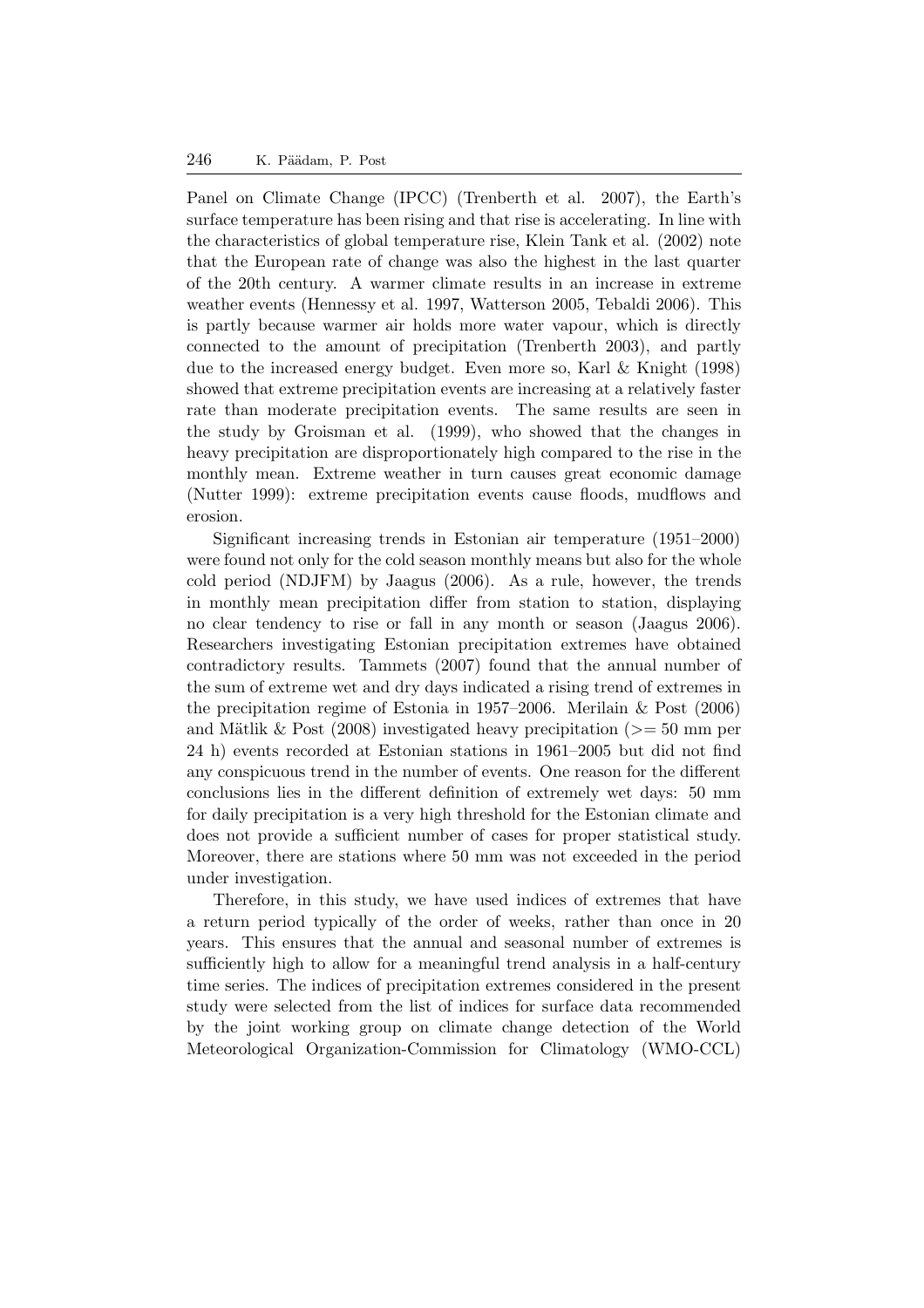and the Research Programme on Climate Variability and Predictability (CLIVAR) (Peterson et al. 2001). These day-count indices, based on the daily precipitation distribution with the 95th and 99th percentiles as thresholds, show anomalies relative to local (station) climatology. Therefore it is possible to investigate the geographical distribution of the thresholds themselves in addition to a temporal statistical analysis of indices.

The approach of using percentiles as thresholds of precipitation extremes was used widely before by numerous authors like Klein Tank  $\&$  Können  $(2003)$  and Zolina et al.  $(2004)$ . Klein Tank & Können  $(2003)$  investigated the trends in the indices of daily precipitation extremes in the whole of Europe using the European Climate Assessment (ECA) daily dataset, but many Estonian stations are missing from that database.

The purpose of this paper was to find out whether extreme precipitation events are becoming more frequent in Estonia, whether the trends are statistically significant, and whether there are different trends for the warm and cold seasons. This was achieved by calculating a threshold for every station from its daily precipitation density distribution and then counting the number of events over that threshold for every year. Groisman et al. (2005) suggest that to obtain statistically significant estimates, the characteristics of heavy precipitation should be averaged over a spatially homogeneous region; otherwise, the noise of the spatial scale of daily weather systems masks changes and makes them very difficult to check. Therefore, trends for three regions in Estonia were assessed.

## **2. Data and methods**

This study is based on the dataset of daily precipitation from the Estonian Meteorological and Hydrological Institute (EMHI). The dataset covers 40 stations (see Figure 1, page 249) and the period from 1961 to 2008. There were data missing at 17 stations but in no case did the gap exceed 2.1% of records during 1961–2008. All the measurements were made manually with a Tretyakov precipitation gauge (Mätlik  $&$  Post 2008). After 1966 a wetting parameter of 0.2 mm was added, and in 2005 the time of accumulation for 24 hour sums of precipitation was changed from 18:00 UTC to 06:00 UTC. Although this means that the dataset is not completely homogeneous, it does not affect precipitation extremes too much.

The precipitation indices used in this study are defined in terms of counts of days crossing variable thresholds (percentiles). The day-count indices based on percentile thresholds are site-specific. Here we use four indices: the 95th  $(R95p)$  and the 99th  $(R99p)$  percentiles of precipitation distribution of the daily measurements, and R95 (or R99) for the counts of days when at the station the measured precipitation rate RR exceeds the 95th (or the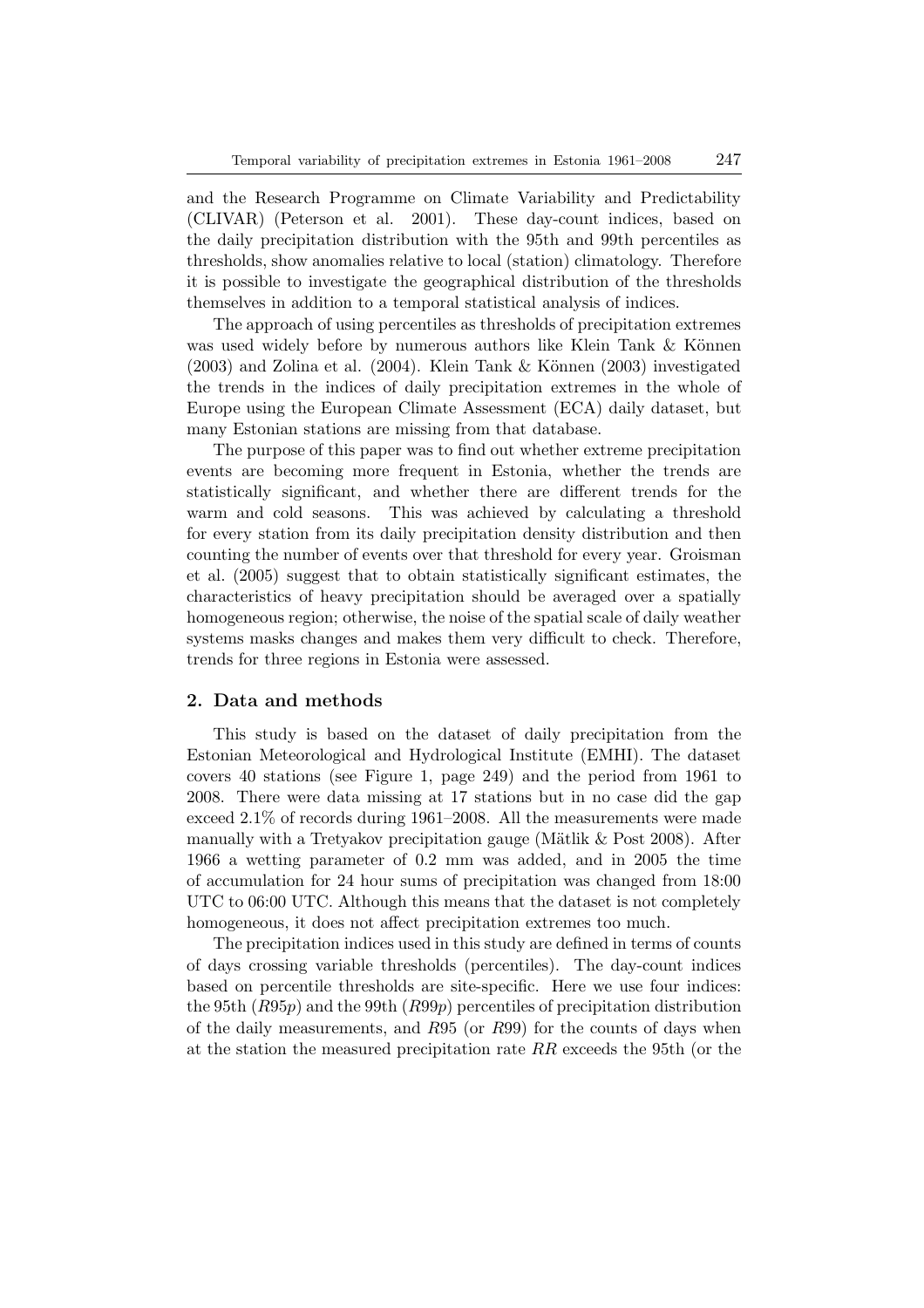99th) percentile threshold. The definitions of extremes indices are available online at http://eca.knmi.nl/indicesextremes/indicesdictionary.php. Days with  $RR > R95p$  are referred to as 'very wet' days and days with  $RR >$ R99p are 'extremely wet' days. Percentiles were found for the cold and warm seasons and for the whole year. The cold season is defined as lasting from November to April and the warm season from May to October. We divided the year into two seasons in this way on the basis of the analysis of percentiles of monthly precipitation distributions. The one-month shift of the beginning of the seasons compared to the astronomical ones can be explained by the inertia in the sea surface temperature and consequent evaporation and atmospheric humidity levels. Once the percentiles had been found, values exceeding those thresholds were counted for each season and each year.

We investigated the temporal variability of precipitation extremes by assessing linear trends in R95 and R99. We assessed trend significance in extreme precipitation events with the Mann-Kendall test and used Sen's method to estimate slope (Salmi et al. 2002); this latter method is applicable in cases where the trend is assumed to be linear.

To obtain the slope estimate Q, the slopes of all possible value pairs in the data

$$
Q_i = \frac{x_j - x_k}{j - k} \tag{1}
$$

are calculated. Here  $j > k$ . For n values of  $x_i$  in the time series we get  $N = n(n-1)/2$  slope estimates. The Sen slope estimator is the median of these N values of  $Q_i$ . These values are then ranked from the smallest to the largest, and the Sen slope estimator is

$$
Q = Q_{[(N+1)/2]}, \text{ if } N \text{ is odd}
$$
  
or  

$$
Q = \frac{1}{2}(Q_{[N/2]} + Q_{[(N+2)/2]}), \text{ if } N \text{ is even.}
$$
 (2)

The results given in Table 1 (see page 252) are the slope estimator multiplied by one hundred to obtain the slope percentage for the whole period.

Trends in extreme precipitation events were also found for three different regions in Estonia. Precipitation regionalization is a method for grouping meteorological stations with similar precipitation regimes. In this work we applied manual regionalization based on daily precipitation distribution percentiles. We separated Estonia into three regions – western, central and eastern. Figure 1a shows the geographical distribution of  $R99p$  in the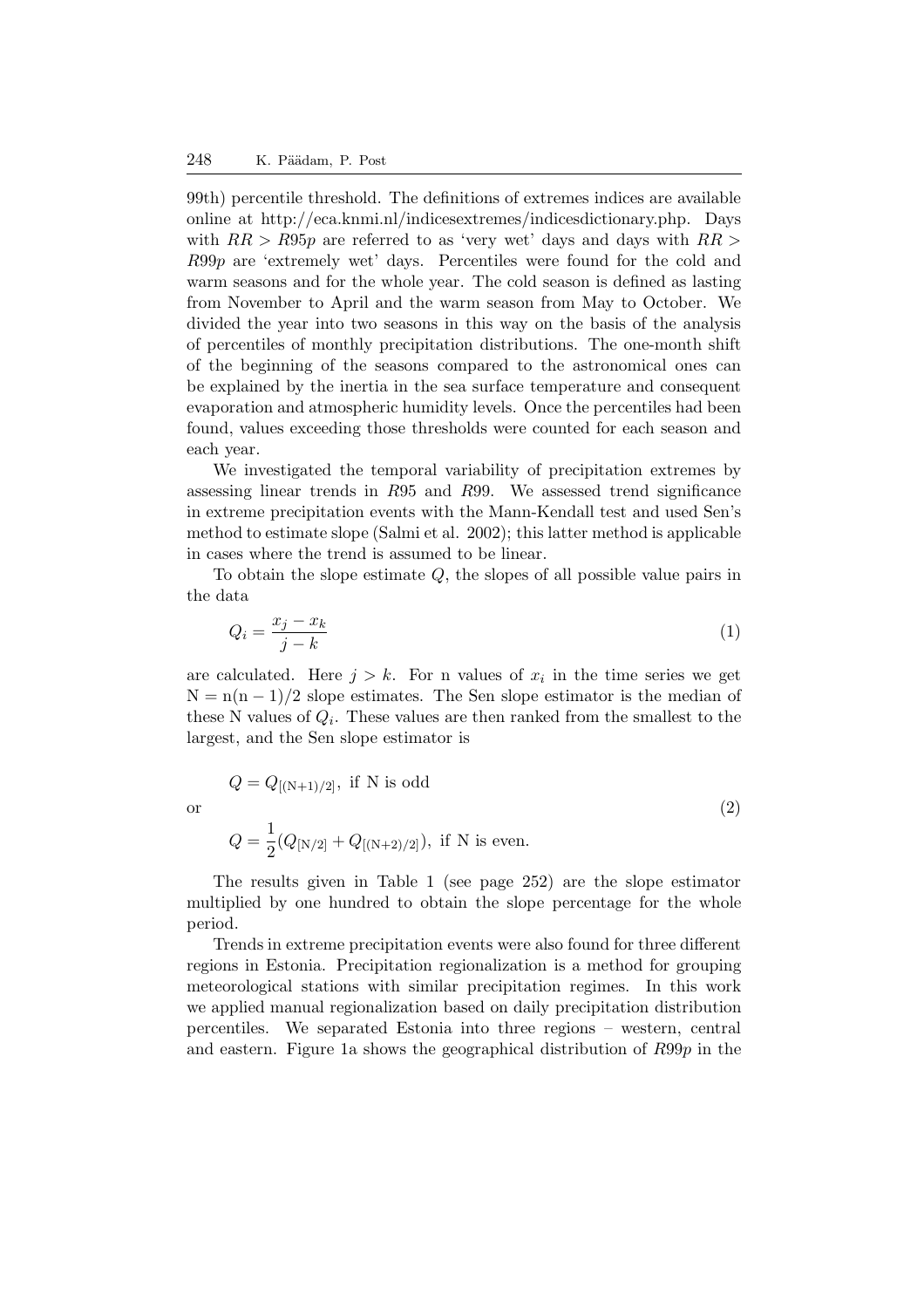

**Figure 1.** Geographical distribution of  $R99p$  (in mm) for 40 stations in Estonia. a) for the cold season and b) for the warm season. The numerical value of the threshold (R99p) is shown by the locations of the stations. The two black broken lines in Figure a) mark the borders between the eastern, central and western regions. The isohyets are drawn for a better overview of the spatial pattern

cold season: three regions are clearly distinguishable – the western and eastern regions with lower threshold values and the central region (between them) with higher ones. The same geographical separation is valid for the distribution of the R95p for the cold season and for the whole year. The other three percentiles (both for the warm season and R99p for the whole year) depend more on small-scale influences and therefore do not provide a reasonable basis for regionalization. An example of this situation is shown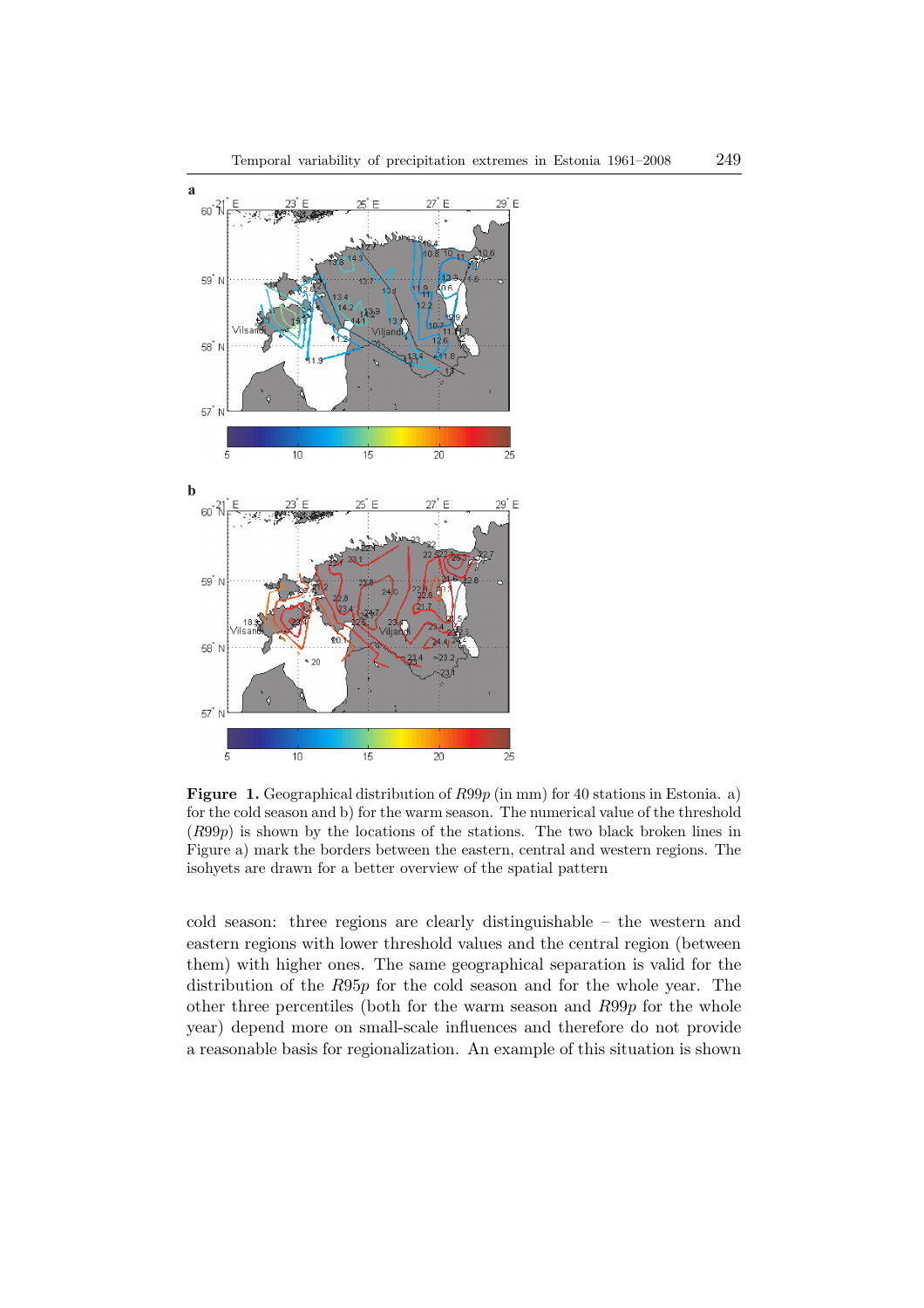in Figure 1b –  $R99p$  for the warm season. The regional time series of  $R95$ and R99 are produced by summing the numbers of events at all stations in the region: 7 stations belong to the western region, 13 to the central region and 20 to the eastern region.

## **3. Results**

## **3.1. Indices of precipitation extremes at Estonian stations**

The 99th percentiles of daily precipitation distributions for Estonian stations vary between 18.9 mm and 25.3 mm in the warm season (Figure 1b) and 9.9 mm and 15.8 mm in the cold season (Figure 1a); the corresponding 95th percentiles are 9.3–13.1 mm and 5.2–8.8 mm. The  $R99p$  and  $R95p$ for the whole year fall into the 15.7–20.6 mm and 7.7–10.4 mm ranges respectively. Approximately the same values can be seen in Figures 2a and 2b, which show histograms of the daily precipitation distributions at the Viljandi and Vilsandi stations, together with the annual values R95p and R99p. These stations were selected as examples of typical stations with low (Vilsandi) and high (Viljandi) percentile values.



**Figure 2.** Histogram of daily precipitation sums a) at the Viljandi station and b) at the Vilsandi station for the period 1961–2008. The number of dry days at Viljandi is 8505 (48.5%);  $R95p = 9.7$  mm and  $R99p = 19.1$  mm; the number of dry days at Vilsandi is 9015 (52.4%);  $R95p = 7.9$  mm and  $R99p = 15.7$  mm. The triangle and circle on the 'cumulative %' line show the approximate amount of precipitation for R95p and R99p. The label is the upper boundary of the bin. Note the change in scale on the  $x$ -axis

Figures 3a, 3b and 3c show the interannual variability of R99 and R95 at Viljandi. The R95 and R99 usually go hand in hand from one year to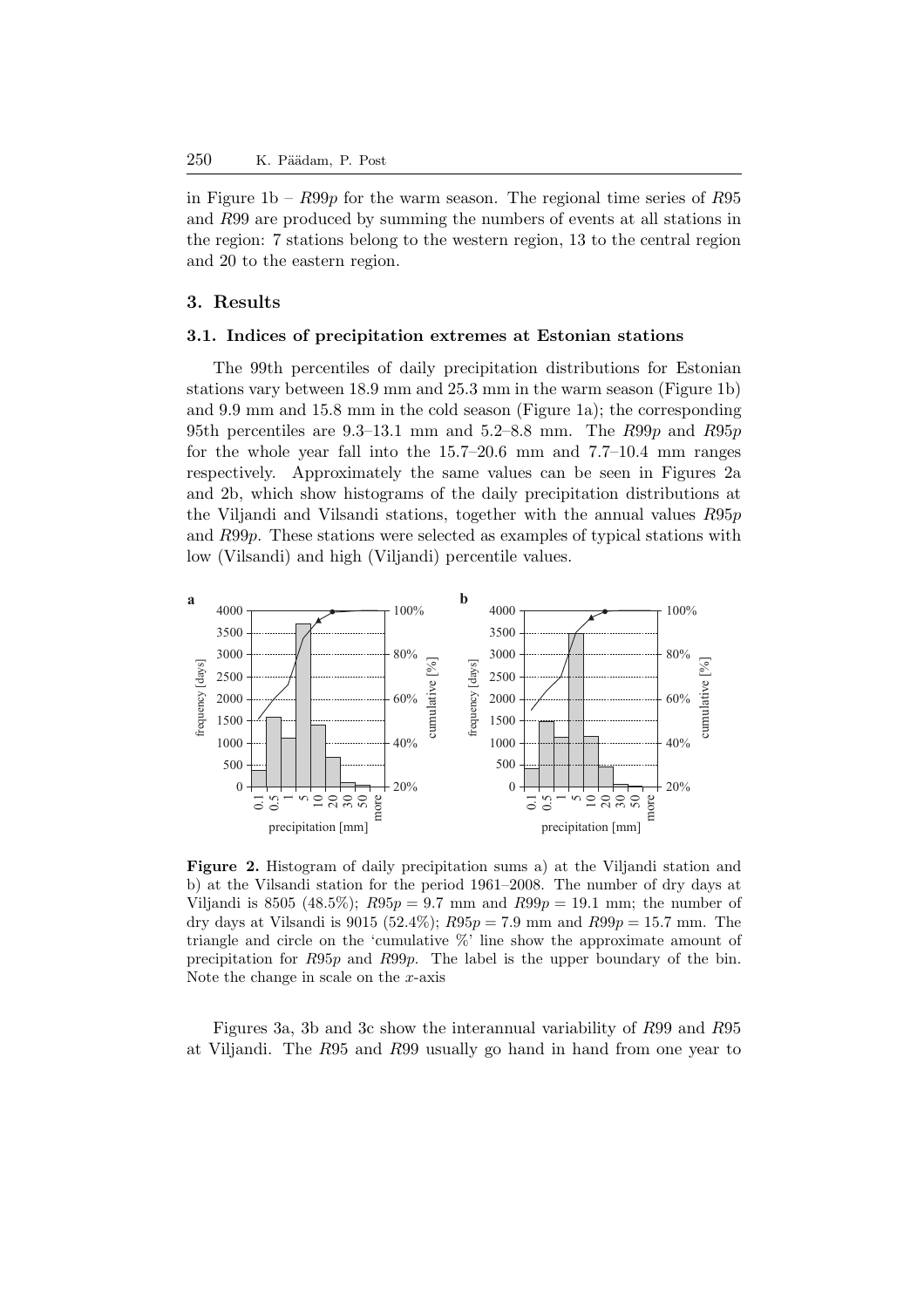the next. The reason for this synchronous movement is that during years with a lot of extreme events, both very wet days and extremely wet days occur more often, and also that extremely wet days are counted among the very wet days.



**Figure 3.** Time series of the precipitation extremes indices from 1961–2008 at the Viljandi station. a) For the warm season the R99 slope is 2.4% at a significance level of 0.05 (the R95 trend slope is not significant); b) for the cold season the R99 trend slope is 3.2% ( $\alpha = 0.01$ ) and the R95 trend slope is 15.4% ( $\alpha = 0.001$ ); c) for the year the R99 trend slope is 5% ( $\alpha = 0.05$ ) and the R95 trend slope is 3.6%  $(\alpha = 0.01)$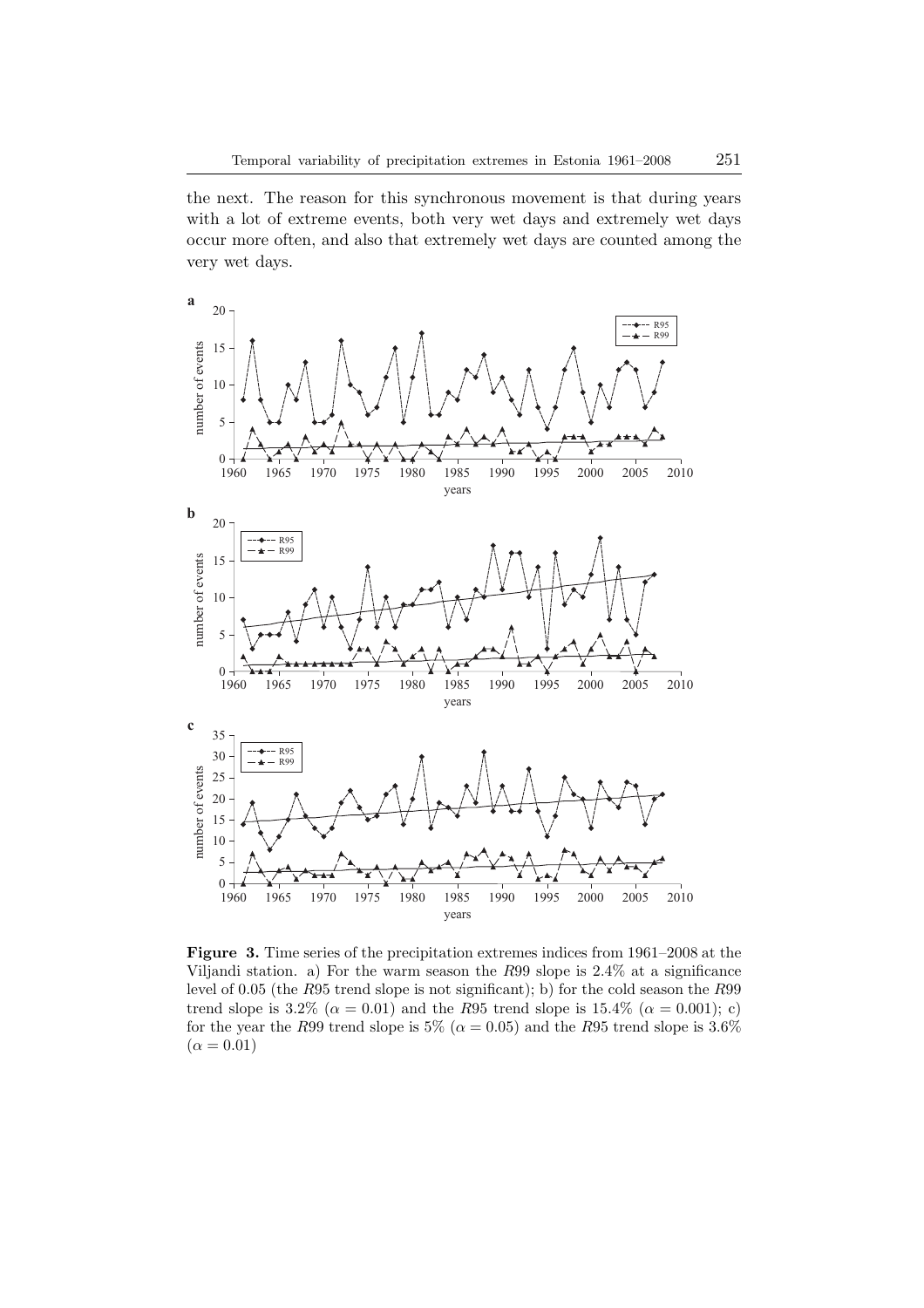In Figure 3, especially in Figure 3b for the cold season, two different periods between 1961 and 2008 can be distinguished: one with lower values beginning from 1961 (or before) and ending around 1980, and the other with higher values beginning in the 1980s and lasting till the present day. This pattern is also apparent in the other time-series.

#### **3.2. Trends of very wet and extremely wet days in Estonia**

Among the temporal changes in the series from individual stations, tendencies were evident in both directions as regards very wet and extremely wet days, but none of the falling trends was significant. Whereas summing the events over the whole country yields more stable trends (see Table 1), grouping the stations in regions allows us to refer to regions where these trends are more pronounced.

**Table 1.** Trends (in %) in the occurrence of the precipitation extremes indices in 1961–2008. The significance of the trend is given by the following signs:  $+0.1$ ,  $*0.05, **0.01, ***0.001$ 

| Region                                                                                | Warm season                                             |                                       | Cold season                                        |                                                        | Year                                                  |                                                     |
|---------------------------------------------------------------------------------------|---------------------------------------------------------|---------------------------------------|----------------------------------------------------|--------------------------------------------------------|-------------------------------------------------------|-----------------------------------------------------|
|                                                                                       | R99                                                     | R95                                   | R99                                                | R95                                                    | R99                                                   | R95                                                 |
| Viljandi<br>mean of 40 stations<br>eastern region<br>central region<br>western region | $2.4*$<br>$2.2***$<br>$2.7***$<br>$1.5^{+}$<br>$2.4***$ | 4.6<br>$5.2*$<br>$7.7*$<br>2.9<br>3.0 | $3.2***$<br>$2.2*$<br>$1.3^{+}$<br>$3.8***$<br>1.5 | $15.4***$<br>$8.6***$<br>$6.7*$<br>$11.0***$<br>$7.4*$ | $5.0*$<br>$4.2***$<br>$4.5***$<br>$3.5***$<br>$4.0**$ | $13.6***$<br>$10.3***$<br>$10.0*$<br>$10.5*$<br>5.8 |

If we look at the trends of the Estonian mean, then they are all significant at least at the 5% level. The trends for very wet days are always larger than for extremely wet days. This is also the case in all the regions taken separately.

As we can see in Figure 4a, the number of very wet days in the warm season has increased by 5.2% at a significance level of  $\alpha = 0.05$ . On average, events over  $R95p$  take place 9.3 times during the warm season, so the  $5\%$ increase is relatively small in absolute terms. Even more so, the same scenario applies to values over  $R99p$  during the warm season. As on average there are 1.9 events over R99p per station during the warm season, its 2.2% increase at  $\alpha = 0.01$  is not especially remarkable. However, as Figure 4c shows, if we sum all the extremely wet events from all the stations for every year, we perceive an increase of about 16 events per decade at 40 Estonian stations, which implies a rising probability of economic losses. The overall trends of R99 in the warm season are affected more by the increase in events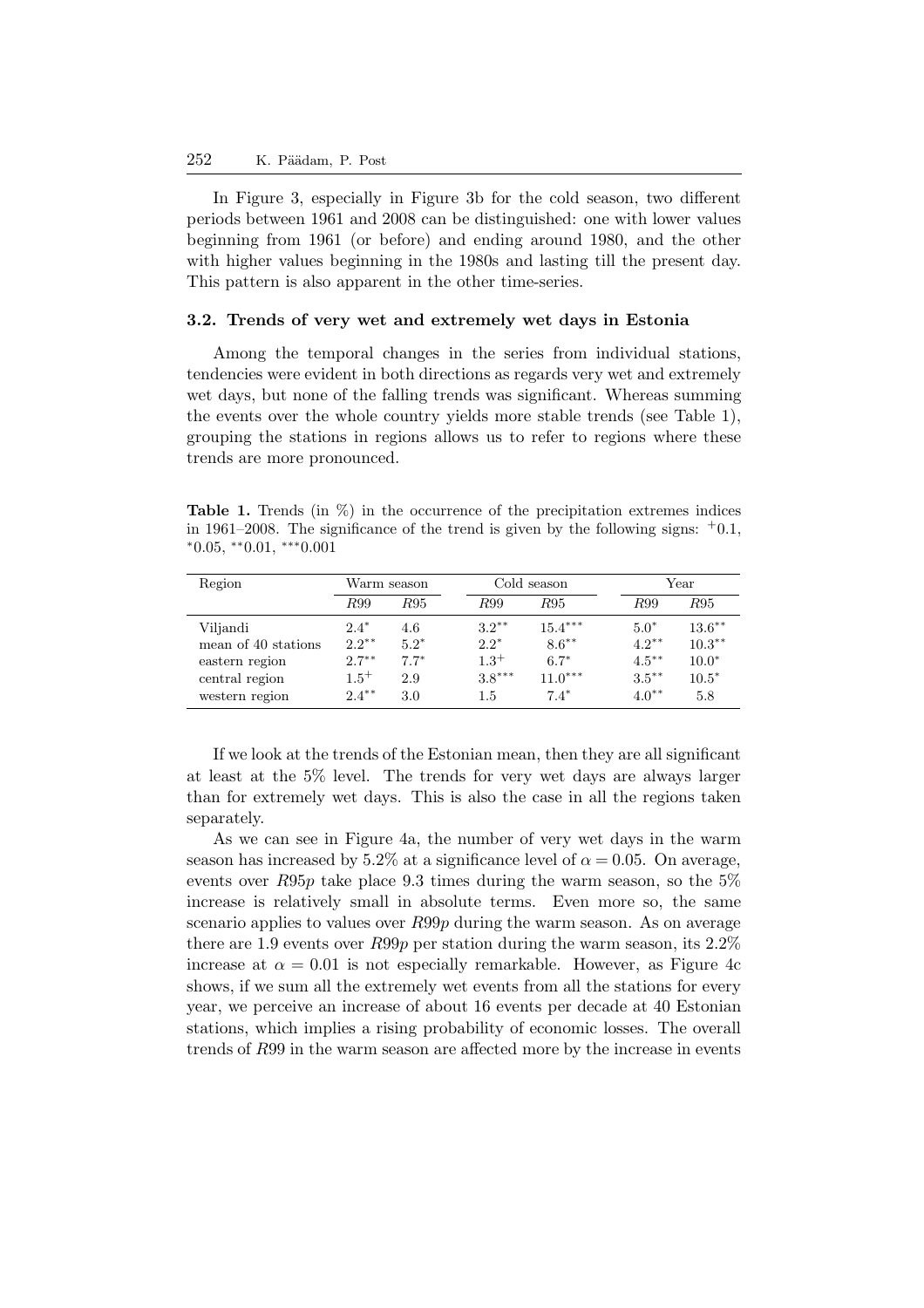in the eastern and western regions and, correspondingly, the trends of R95 in the eastern region (Table 1).

For the cold season the Estonian mean R95 trend slope is higher than for the warm season with 8.6% at a significance level of 0.01 (Figure 4b).



**Figure 4.** Time series of the precipitation extremes indices in  $1961-2008$  for all stations. a) For the warm season R99 and R95 averaged over all stations, b) for the cold season R99 and R95 averaged over all stations, c) the annual sum of events exceeding R99p and R95p at all stations. The R99 increase is 15.8 events per decade ( $\alpha = 0.01$ ) and the R95 increase is 35.9 events per decade ( $\alpha = 0.01$ ). The numerical values of the trend slopes and their significances are listed in Table 1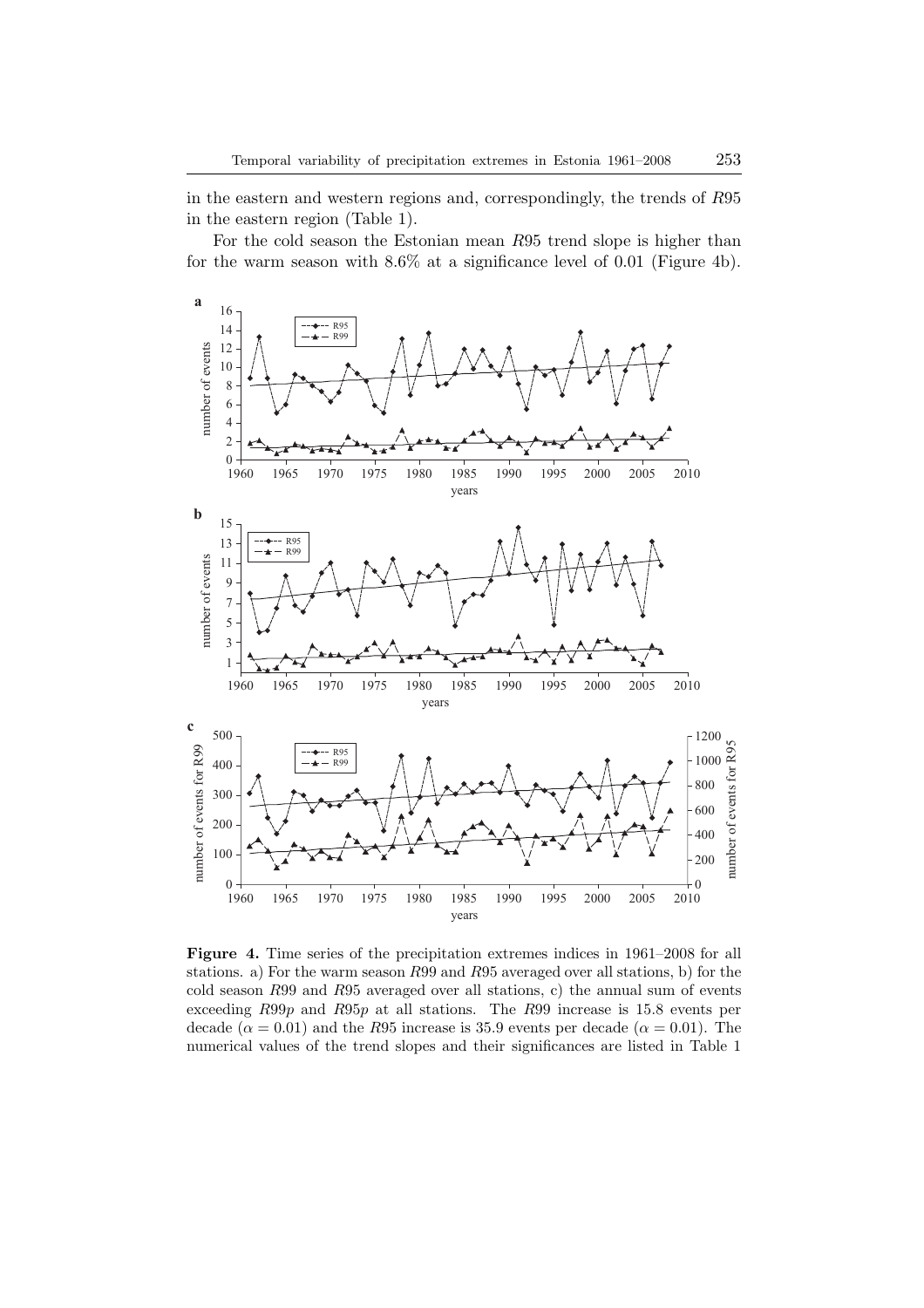The central region's stations account for the cold season's large overall trend with a regional  $11.0\%$  for the period for R95 and the quite small 3.8% for R99. The other two regions, separated by the central region, have rather similar increasing trends for very wet days in the cold season, but these are only 6.7% and 7.4% for the eastern and western regions respectively.

Figure 4b also shows that in the 1980s there was a regime shift in cold season precipitation extremes in Estonia.

## **4. Discussion and conclusion**

We investigated the temporal variation in precipitation extremes at 40 Estonian stations in the period 1961–2008. We used variable thresholdbased precipitation extremes indices: the 95th and the 99th percentiles of the precipitation distribution in daily measurements, and counts of the days when the measured precipitation at a station exceeded the 95th (or the 99th) percentile threshold. All these indices were calculated for all 40 stations for two seasons (the cold and warm half-year) and for the whole year. Temporal variability was investigated by calculating the linear trend slopes for the day-counts with Sen's slope estimator and significances with the Mann-Kendall test. To ensure better stability of trends, the counts of days were summarized over all stations and over three regions in Estonia: western, central and eastern region. This regionalization was performed on the basis of the geographical distribution of the 99th percentile threshold in the cold season.

The main conclusion is that the frequency of precipitation extremes has gone up. Our study shows a statistically significant increase in extreme precipitation in Estonia for the 1961–2008 period, which coincides with the research done by Groisman (2005) for the European part of the former USSR, by Rimkus et al. (2010) for Lithuania and by Venäläinen et al. (2009) for Finland. The trends had similar signs for the warm and cold seasons, which is a different result from that obtained in similar studies done for other parts of Europe (Klein Tank et al. 2002, Zolina et al. 2005, Moberg et al. 2006, Zolina et al. 2008). Zolina et al. (2008) showed that estimates of climate variability in precipitation characteristics based on annual time series result from the unequal changes of opposite signs in different seasons. Our results showed consistently positive trends for both seasons. Although there were some negative trends, none of them were statistically significant. An explanation for the difference may be that in this study, we divided the year into two seasons (cold and warm), whereas Zolina used four seasons. Another reason could be that Estonia is farther north than the locations where the other studies were carried out and that it really does get more intense precipitation events in both seasons. Nevertheless,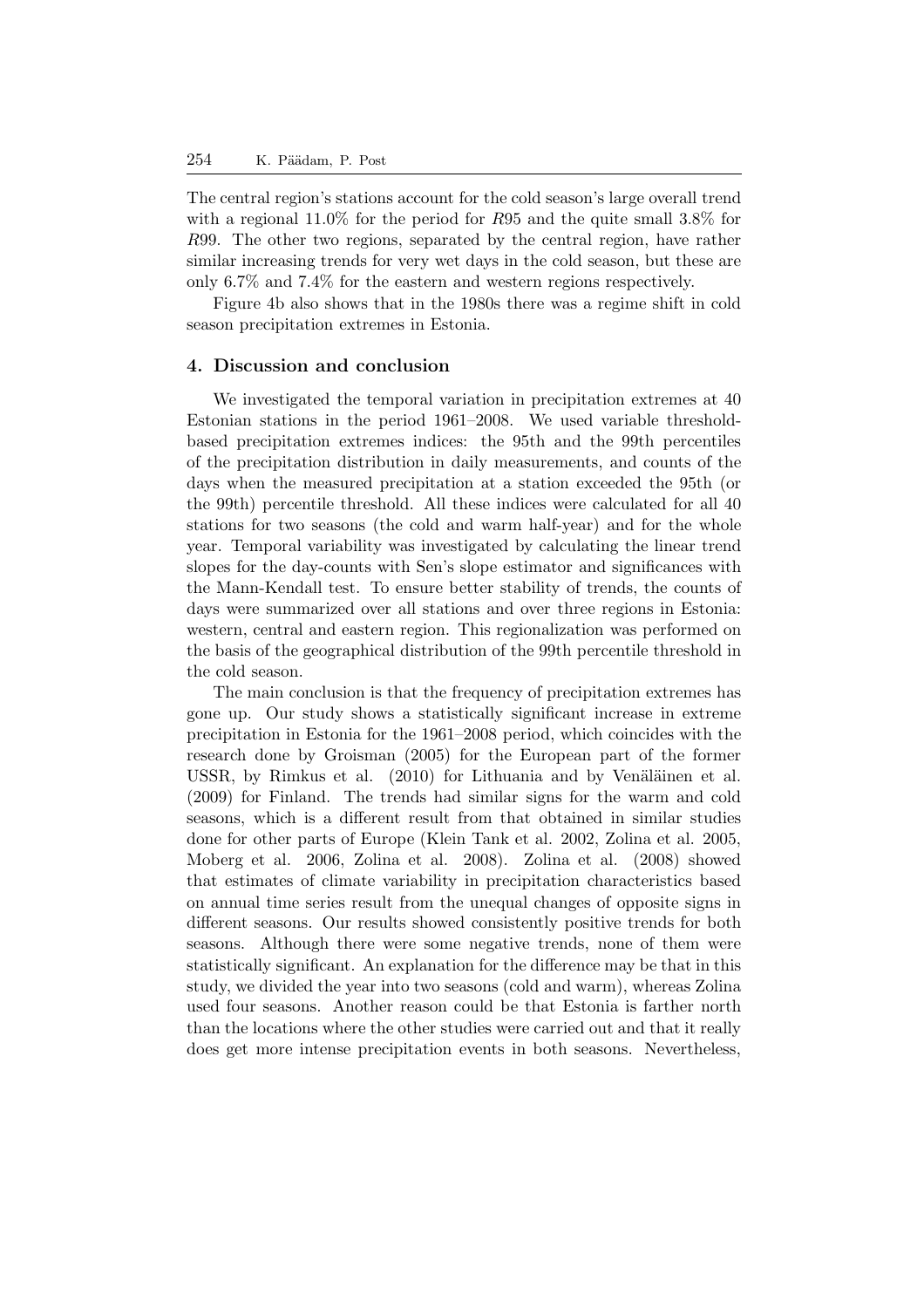the increase in the warm season was less than in the cold season. This would also support the idea that the higher latitudes are experiencing a greater increase in climatic extremes of precipitation. For example, Karagiannidis et al. (2009) demonstrated negative trends in extreme precipitation for Europe – the dataset used in that study included stations from Denmark to the Mediterranean Sea.

This research also showed that Estonia is a region where the mean precipitation has not noticeably changed (Jaagus 2006), but where the number of heavy precipitation events has done so. Such regions also include Siberia, South Africa, northern Japan (Easterling et al. 2000) and the eastern Mediterranean (Alpert et al. 2002).

The spatial distribution of the 99th percentile threshold in winter is similar to the spatial distribution of Estonian annual precipitation (Jaagus et al. 2010), with a belt of maximum values expanding from the south to the north nearly parallel to the coastline at an average distance of 10– 60 km from the sea. To the east and west of this belt the precipitation rates are lower. For our study this regionalization of extreme precipitation fields was justified by giving clearly different trends of precipitation indices for neighbouring regions in different seasons. The largest rising trends of very wet and extremely wet day counts were also recorded in this central region in the cold season. This may be due to the high positive NAO index period during 1972–2007, which brought a more zonal circulation to north-eastern Europe with an increasing number of cyclones from the SW to Estonia. The trajectories of these cyclones force the frontal precipitation to fall in this near-coastal belt, but not in the islands or the inner Estonian uplands.

## **References**

- Alpert P., Ben-Gai T., Baharad A., Benjamini Y., Yekutieli D., Colacino M., Diodato L., Ramis C., Homar V., Romero R., Michaelides S., Manes A., 2002, *The paradoxical increase of Mediterranean extreme daily rainfall in spite of decrease in total values*, Geophys. Res. Lett., 29 (11), 1536, doi: 10.1029/2001GL013554.
- Easterling D. R., Evans J.-L., Groisman P. Y., Karl T. R., Kunkel K., 2000, *Observed variability and trends in extreme climate events: A brief review*, Bull. Am. Meteorol. Soc., 81 (3), 417–425.
- Groisman P.Y., Karl T.R., Easterling D.R., Knight R.W., Jamason P.F., Hennessy K. J., Suppiah R., Page C. M., Wibig J., Fortuniak K., Razuvaev V. N., Douglas A., Førland E., Zhai P., 1999, *Changes in the probability of heavy precipitation: Important indicators of climatic change*, Climatic Change, 42 (1), 243–283.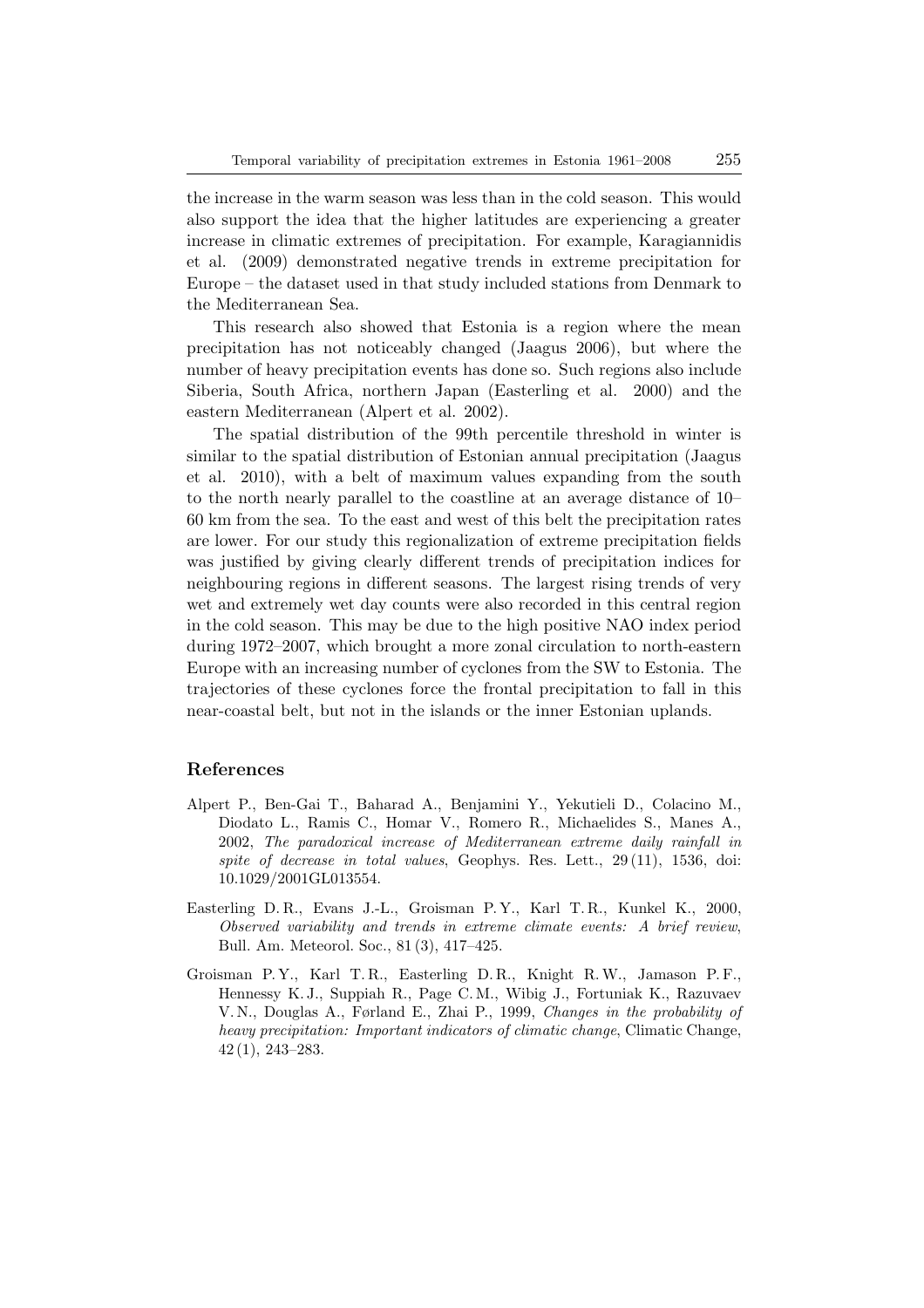- Groisman P. Y., Knight R.W., Easterling D. R., Karl T. R., Hegerl G. C., Razuvaev V. N., 2005, *Trends in intense precipitation in the climate record*, J. Climate, 18 (9), 1326–1350.
- Hennessy K. J., Gregory J. M., Mitchell J. F. B., 1997, *Changes in daily precipitation under enhanced greenhouse conditions*, Clim. Dynam., 13 (9), 667–680.
- Jaagus J., 2006, *Climatic changes in Estonia during the second half of the 20th century in relationship with changes in large-scale atmospheric circulation*, Theor. Appl. Climatol., 83 (1), 77–88.
- Jaagus J., Briede A., Rimkus E., Remm K., 2010, *Precipitation pattern in the Baltic countries under the influence of large-scale atmospheric circulation and local landscape factors*, Int. J. Climatol., 30 (5), 705–720.
- Karagiannidis A., Karacostas T., Maheras P., Makrogiannis T., 2009, *Trends and seasonality of extreme precipitation characteristics related to mid-latitude cyclones in Europe*, Adv. Geosci., 20, 39–43.
- Karl T. R., Knight R.W., 1998, *Secular trends of precipitation amount, frequency, and intensity in the United States*, Bull. Am. Meteorol. Soc., 79 (2), 231–241.
- Klein Tank A. M. G., Können G. P., 2003, *Trends in indices of daily temperature and precipitation extremes in Europe, 1946–99*, J. Climate, 16 (22), 3665–3680.
- Klein Tank A. M. G., Wijngaard J. B., Können G. P., Böhm R., Demarée G., Gocheva A., Mileta M., Pashiardis S., Hejkrlik L., Kern-Hansen C., Heino R., Bessemoulin P., Müller-Westermeier G., Tzanakou M., Szalai S., Pálsdóttir T., Fitzgerald D., Rubin S., Capaldo M., Maugeri M., Leitass A., Bukantis A., Aberfeld R., van Engelen A. F. V., Forland E., Mietus M., Coelho F., Mares C., Razuvaev V., Nieplova E., Cegnar T., López J. A., Dahlström B., Moberg A., Kirchhofer W., Ceylan A., Pachaliuk O., Alexander L. V., Petrovic P., 2002, *Daily dataset of 20th-century surface air temperature and precipitation series for the European Climate Assessment*, Int. J. Climatol., 22 (12), 1441–1453.
- Mätlik O., Post P., 2008, *Synoptic weather types that have caused heavy precipitation in Estonia in the period 1961–2005*, Est. J. Eng., 14 (3), 195 –208.
- Merilain M., Post P., 2006, *Heavy rainfall is it only a feature of recent years' summers in Estonia?*, Publ. Geophys. Univ. Tartuensis, 50, 144–154.
- Moberg A., Jones P. D., Lister D., Walther A., Brunet M., Jacobeit J., Alexander L. V., Della-Marta P. M., Luterbacher J., Yiou P., Chen D., Klein Tank A. M. G., Saladié O., Sigró J., Aguilar E., Alexandersson H., Almarza C., Auer I., Barriendos M., Begert M., Bergström H., Böhm R., Butler C. J., Caesar J., Drebs A., Founda D., Gerstengarbe F.-W., Micela G., Maugeri M., Osterle ¨ H., Pandzic K., Petrakis M., Srnec L., Tolasz R., Tuomenvirta H., Werner P. C., Linderholm H., Philipp A., Wanner H., Xoplaki E., 2006, *Indices for daily temperature and precipitation extremes in Europe analyzed for the period 1901–2000*, J. Geophys. Res., 111, D22106, doi: 10.1029/2006JD007103.
- Nutter F.W., 1999, *Global climate change: Why U.S. insurers care*, Climatic Change, 42 (1), 45–49.